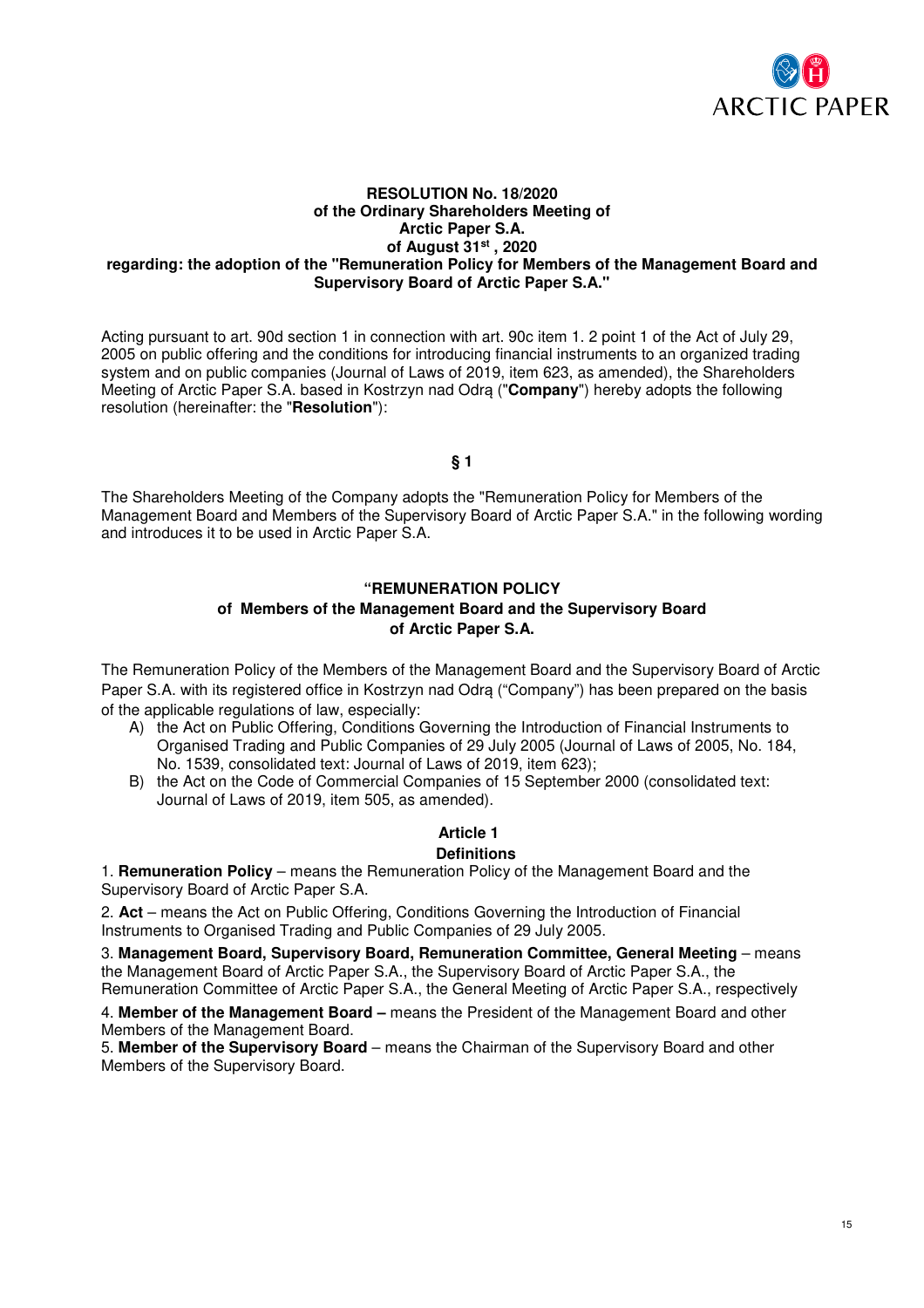

#### **Article 2 General Provisions**

- 1. The purpose of this document is to determine the rules of remuneration of the Members of the Management Board and the Members of the Supervisory Board.
- 2. The solutions adopted in the Remuneration Policy should contribute to the implementation of the business strategy, long-term interests, and stability of the Company, having regard to the interests of the Company's shareholders.
- 3. The implementation of the business strategy, long-term interests, and stability of the Company is to be especially supported by the amount, rules, and the structure of remuneration of the Members of the Management Board and the Members of the Supervisory Board and consideration of the Company's current financial standing while granting it.
- 4. Determination of the remuneration rules of the Members of the Management Board and the Members of the Supervisory Board of the Company is aimed at recruiting staff that ensures the highest competence and experience necessary for the proper management of the Company and supervision over it.
- 5. The Remuneration Policy gives consideration to the Company's size, risk related to its business operations, the internal organisational structures, and also the scope and complexity of the pursued business activity and its business environment.

## **Article 3**

#### **Development and Implementation of the Remuneration Policy**

- 1. A draft of the Remuneration Policy, as well as its amendments is developed by the Remuneration Committee. A draft is submitted to the Supervisory Board for issuing an opinion and introducing any changes.
- 2. The General Meeting shall determine the final content of the Remuneration Policy or shall send it back to the Remuneration Committee for further work that includes remarks of the General Meeting.
- 3. The General Meeting shall adopt the Remuneration Policy by way of resolution. The information included in the Remuneration Policy is the responsibility of the Members of the Management Board.
- 4. The Management Board is responsible for the implementation and updates of the Remuneration Policy.
- 5. The Company shall immediately put up the Remuneration Policy and a resolution on the Remuneration Policy together with the date of its adoption and voting results on its website. These documents shall remain available at least as long as they are applicable.
- 6. A resolution on the Remuneration Policy shall be adopted not less frequently than every four years. A material change of the Remuneration Policy shall require its adoption by the General Meeting by way of resolution.
- 7. The Company shall pay remuneration to the Members of the Management Board and the Supervisory Board solely in compliance with the Remuneration Policy.
- 8. By applying the rules provided for in the Remuneration Policy appropriate authorities of the Company shall from time to time give consideration to the Company's current financial standing.
- 9. A General Meeting authorise the Supervisory Board to work out details of elements of the Remuneration Policy to the extent that has been previously indicated by a General Meeting.
- 10. If it is indispensable for the implementation of long-term interests and maintenance of the Company's financial stability or to ensure its profitability, the Supervisory Board may decide about a temporary departure from the application of the Remuneration Policy.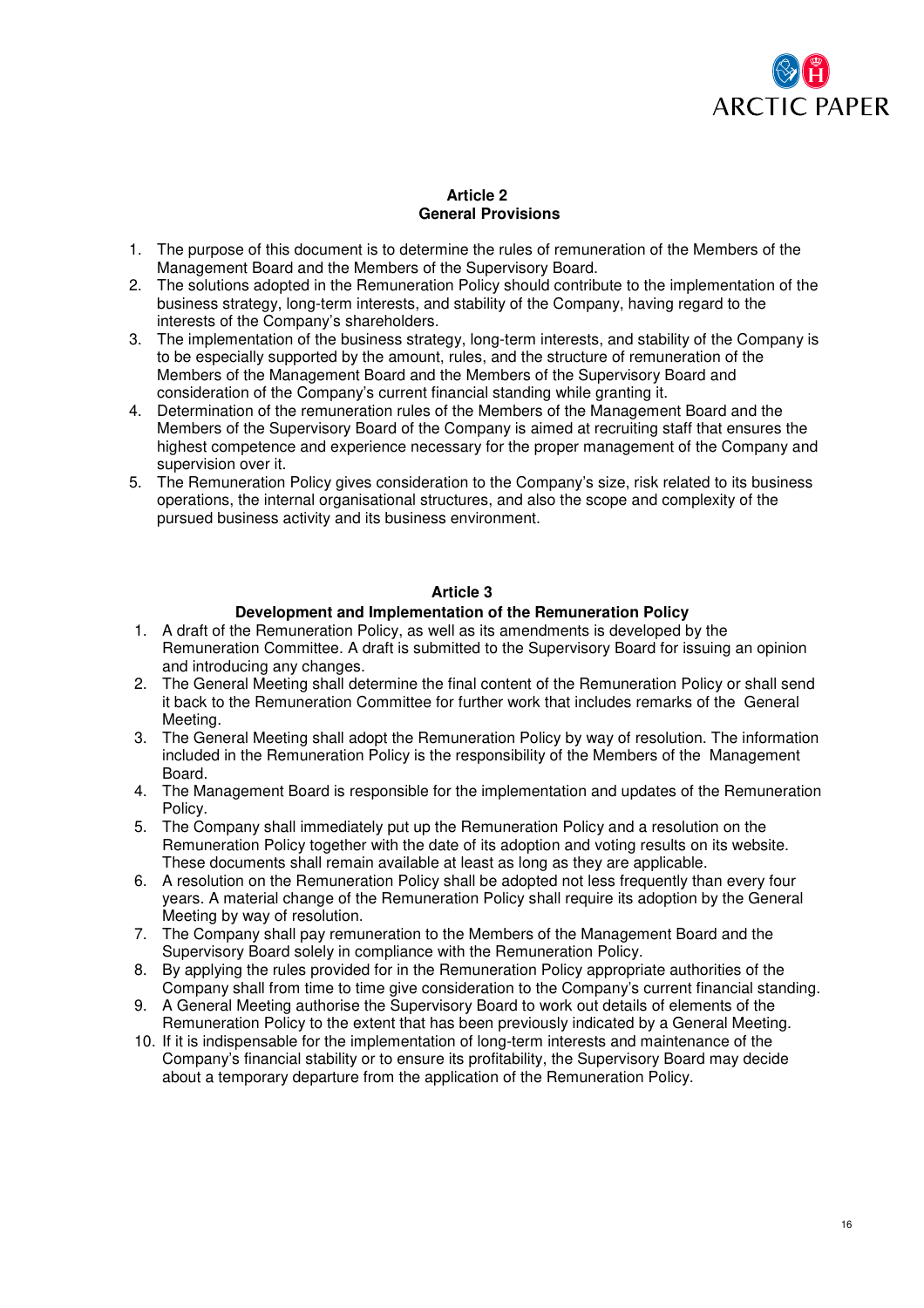

11. A decision of the Supervisory Board on a temporary departure from the application of the Remuneration Policy shall be taken by way of resolution which shall indicate: the scope of time of departure, elements of the Remuneration Policy that are to be excluded and premises justifying a necessity of a temporary departure from the application of the Remuneration Policy.

# **Article 4 MANAGEMENT BOARD**

#### **Description of the Components of the Remuneration of the Members of the Management Board and a legal relation binding the Members of the Management Board and the Company**

- 1. The Members of the Management Board are appointed by the Company's Supervisory Board to perform their function in the Management Board pursuant to the Company's Articles of Association and the regulations of law applicable in that respect.
- 2. The Members of the Management Board are appointed for a joint term of office that is 3 years. A Member of the Management Board may be recalled at any time by the Supervisory Board.
- 3. The Members of the Management Board shall be entitled to fixed monthly remuneration defined for each Member of the Management Board individually, and determined on the basis of a legal relation binding the Company with such Member of the Management Board.
- 4. Remuneration of a Member of the Management Board may be due under an appointment act, a contract of employment, a managerial contract, or other civil law agreement. Such agreements may be executed for an unspecified period of time.
- 5. Irrespective of the basis pursuant to which they have been concluded, the agreements referred to in clause 4 above provide for a notice period from 6 to 12 months.
- 6. Monthly remuneration of the Members of the Management Board is differentiated depending on a function held in the Management Board and the scope of responsibilities of a given Member of the Management Board.
- 7. Remuneration of the Members of the Management Board shall include:
	- a) "Fixed Remuneration" due to the Members of the Management Board for holding their functions, incurred accountability, performed work and their competences. Fixed remuneration is not dependent on criteria related to the performance or assessment of the results of work of a specific person, and it is granted by the Supervisory Board giving consideration to market conditions.
	- b) "Variable Remuneration" awards for achieving short-, medium-, or long-term goals pursuant to the Company's strategy that may have a form of additional disbursements and short- or long-term incentive programmes;
	- c) "Fringe Benefits" including those that are non-cash, additions and benefits, such as: provision of a company car (also for private purposes), co-financing of health care (including for immediate family members, such as: spouse and minor children), payment of premiums for a life insurance and a liability insurance contract, such as D&O (Directors & Officers).
- 8. Fixed Remuneration shall be the only mandatory part of remuneration disbursed to the Members of the Management Board.
- 9. The Company may introduce additional retirement and disability pension schemes or early retirement schemes for Members of the Management Board or the Supervisory Board.
- 10. Members of the Management Board may be included in the Employee Capital Plan (*Polish* Pracownicze Plany Kapitałowe) in accordance with the Act on Employee Capital Plans participation in the plan is voluntary.
- 11. Members of the Management Board may be covered by an additional non-competition agreement after termination of employment, on the terms resulting from generally applicable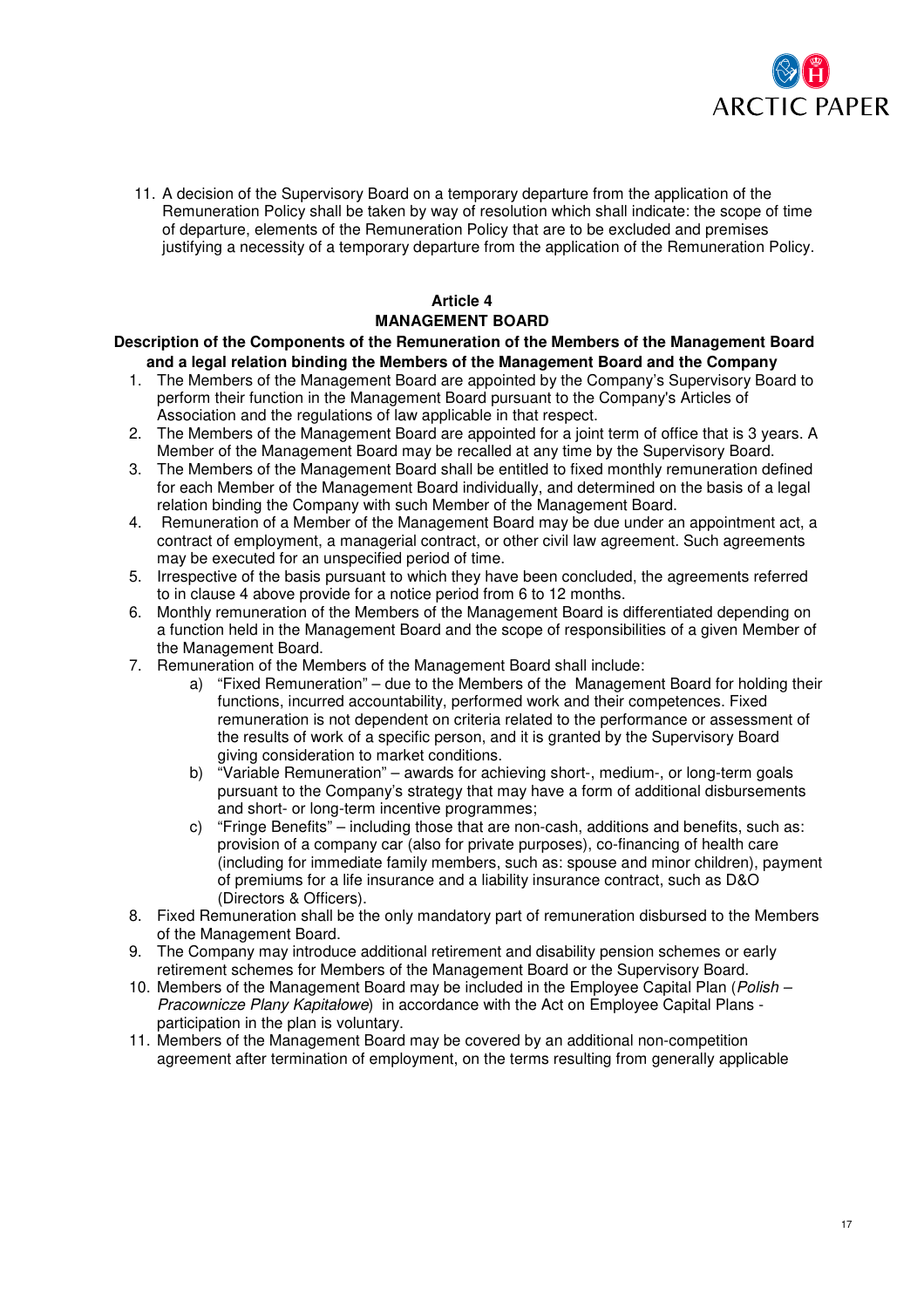

legal provisions for employees. The period of non-competition provision after termination of employment should not exceed 12 months.

12. Members of the Management Board, with the consent of the Supervisory Board, may establish cooperation on the basis of an employment contract, management contract or other civil law contract with another entity belonging to the Arctic Paper Capital Group.

## **Article 5 General Rules of Granting Variable Remuneration**

- 1. Variable Remuneration for the Members of the Management Board may be determined under the incentive programme.
- 2. A decision on inclusion of a Member of the Management Board in the incentive programme shall be taken by the Supervisory Board by way of resolution.
- 3. The purpose of the incentive programme is to remunerate the Members of the Management Board for achieving the quantitative or qualitative goals.
- 4. The incentive programme is to promote achieving annual consolidated financial goals of the Company and to implement the established business objectives.
- 5. The maximum level of an award grantable shall be determined and verified by the Company's Supervisory Board once a year.
- 6. The value of Variable Remuneration in a given financial year may not exceed:
	- a) 50% of the gross value of Fixed Remuneration due to the President of the Management Board for a given year;
	- b) 35% of the gross value of Fixed Remuneration due to other Members of the Management Board for a given year.
- 7. The amount of the Variable Remuneration is calculated based on the financial and non-financial criteria determined by the Supervisory Board, including the achievement by the Company:
	- a) assumed economic goals;
	- b) assumed efficiency goals;
	- c) assumed development goals;

 d) the objectives of sustainable development and environmental protection set out in the nonfinancial statements of the Arctic Paper group.

The specification of the above criteria is the responsibility of the Supervisory Board.

- 8. An award shall be paid out following publication of the annual financial statements of the Company and further approval of the award by the Supervisory Board, based on the recommendation of the Remuneration Committee.
- 9. In the event of dismissal of a Management Board Member by the Supervisory Board or resignation from the position before the end of the incentive programme, the Supervisory Board may decide that the variable remuneration will be paid in proportion to the period of performance of the function by the given Management Board Member.
- 10. The Company assumes a possibility of claiming reimbursement and also deferring granting or paying Variable Remuneration, in the event of:
	- a) violation of a non-compete prohibition while holding a function of a Member of the Management Board and after a year following the end of a legal relation binding a Member of the Management Board and the Company;
	- b) disclosure of irregularities in managing the Company resulting in damage;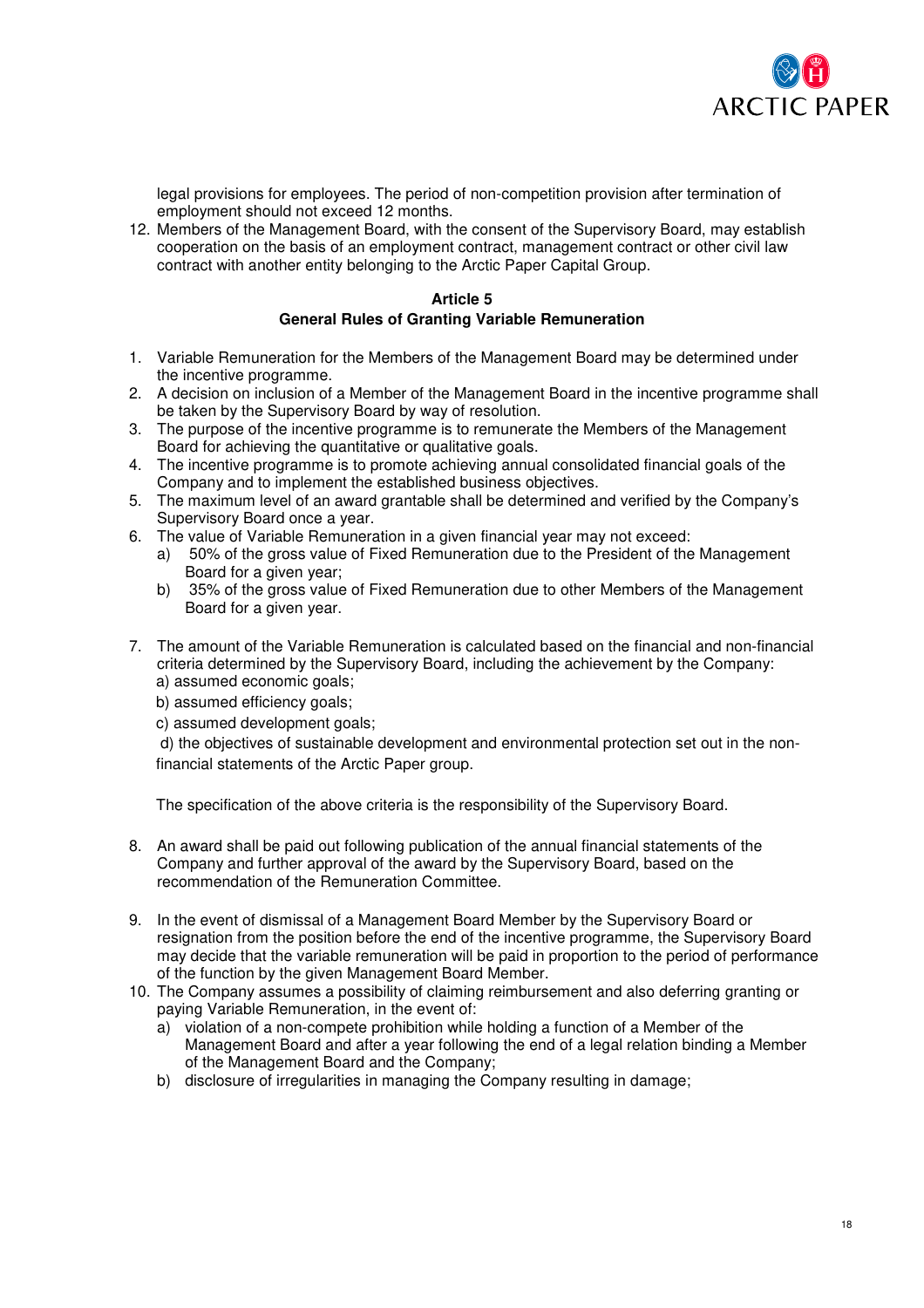

## **Article 6 SUPERVISORY BOARD**

**Description of the Components of the Remuneration of the Members of the Supervisory Board and a Legal Relation Binding the Members of the Management Board and the Company** 

- 1. The Members of the Supervisory Board are appointed by the General Meeting to hold their functions in the Supervisory Board pursuant to the wording of the Company's Articles of Association and the regulations of law applicable in that respect. A function of a Member of the Supervisory Board shall only be performed on the basis of appointment pursuant to a relevant resolution of the General Meeting.
- 2. The Members of the Supervisory Board are appointed for a joint three-year term of office.
- 3. Remuneration of the Members of the Supervisory Board shall be determined by the General Meeting by way of resolution.
- 4. The remuneration amount of the Members of the Supervisory Board shall guarantee independence of the Members of the Supervisory Board during performance of their functions in the Supervisory Board.
- 5. In view of the function and an increased volume of work for the Company, the remuneration of the Chairman of the Supervisory Board may be higher than the remuneration of other Members of the Supervisory Board.
- 6. The Members of the Supervisory Board shall be paid Fixed Remuneration only during the term of their mandate.
- 7. The Member of the Supervisory Board who hold their functions in the committees of the Supervisory Board shall be entitled to additional monthly remuneration in the amount determined by the General Meeting by way of resolution.
- 8. The Company shall reimburse the costs incurred further to the performance of functions entrusted to the Members of the Supervisory Board, in particular: costs of travels from the place of their residence to the place where a meeting of the Supervisory Board or a meeting of a Committee of the Supervisory Board is held and back, the costs of accommodation and meals.
- 9. Members of the Supervisory Board may be included in the Employee Capital Plan (*Polish* Pracownicze Plany Kapitałowe) in accordance with the Act on Employee Capital Plans participation in the plan is voluntary.

## **Article 7**

#### **Remuneration Report**

- 1. The Supervisory Board shall prepare a remuneration report annually presenting a comprehensive review of remuneration, including all benefits, regardless of their form that have been received by the individual Members of the Management Board and the Supervisory Board or due to individual Members of the Management Board and the Supervisory Board in the last financial year in accordance with the Remuneration Policy.
- 2. The information included in the remuneration report is the responsibility of the Members of the Supervisory Board.
- 3. The Supervisory Board shall prepare the first remuneration report jointly for 2019 and 2020.
- 4. The remuneration report concerning each Member of the Management Board and the Supervisory Board shall include in particular: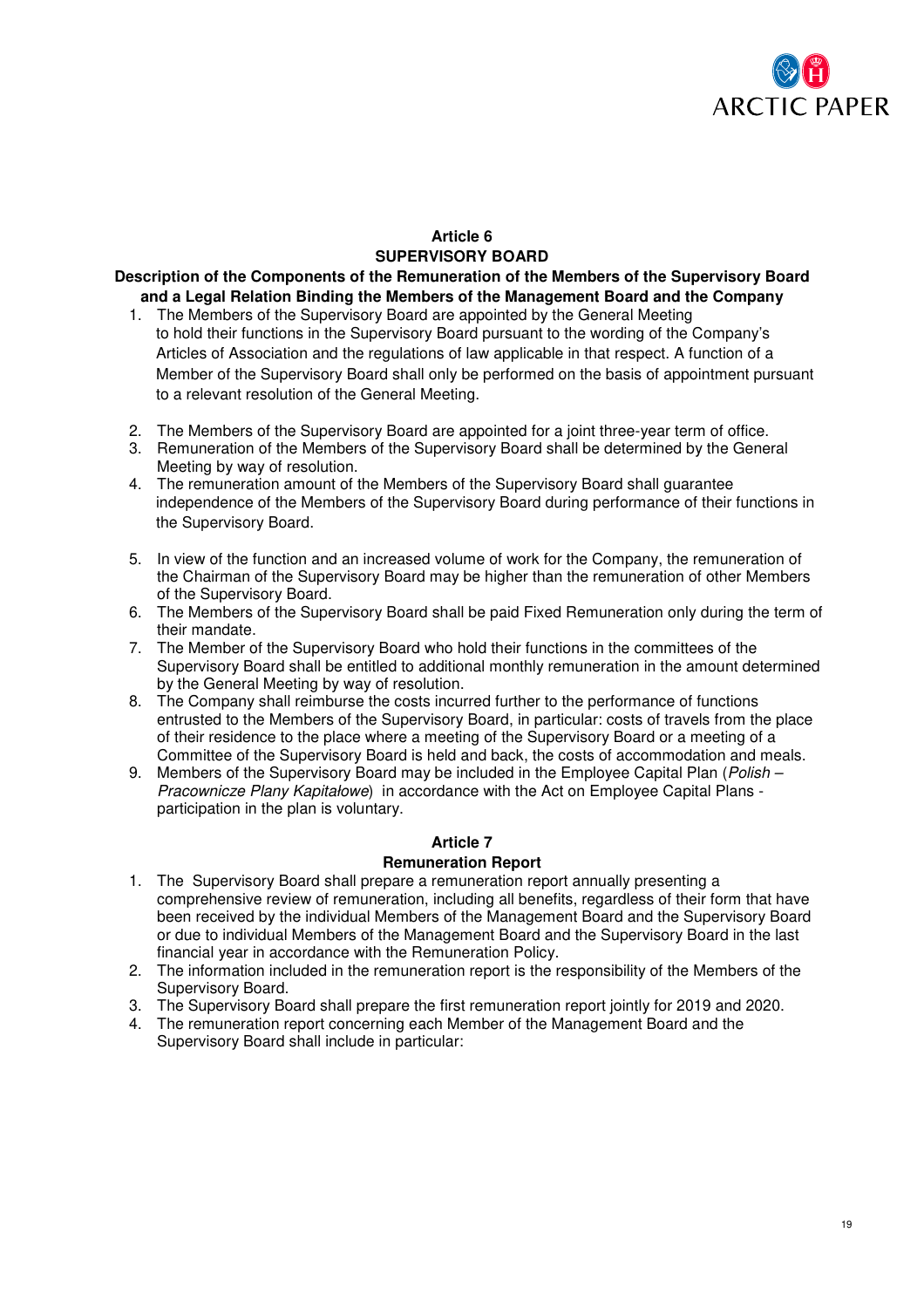

1) the amount of the total remuneration by components that are referred to in Article 90d.3.1 of the Act (fixed and variable components), and mutual proportions among such remuneration components;

2) explanation of the manner in which the total remuneration is compliant with the adopted Remuneration Policy, including, who it contributes to the achievement of the Company's longterm performance;

3) information on the manner in which the criteria relating to performance have been applied;

4) information on an annual change of remuneration, the Company's performance, and the average remuneration of employees of the Company, who are not Members of the Management Board or the Supervisory Board, during a period of the last five financial years, at least, as an aggregate, in the manner providing for their comparison;

5) the amount of remuneration due from entities belonging to the same group within the meaning of the Accounting Act of 29 September 1994 (Journal of Laws of 2019, item 351, 1495, 1571, 1655, and 1680);

6) the number of financial instruments granted or offered and the main terms and conditions of exercising the rights attached to such instruments, including the price and date of execution and their change;

7) information on using a possibility of requesting reimbursement of variable remuneration components;

8) information on departures from the implementation procedure of the Remuneration Policy and departures applied pursuant to Article 90f, including explanation of the premises and manner, and indication of the elements departures from which have been applied.

- 5. Information on financial years for which the Supervisory Board has not been required to prepare the remuneration report may be presented on the basis of estimates, in the event whereby it has been explicitly indicated or omitted in the remuneration report.
- 6. The remuneration report shall not include personal data of the Members of the Management Board and the Supervisory Board.
- 7. The General Meeting shall adopt a resolution with an opinion on the remuneration report. The nature of such resolution is advisory.
- 8. Instead of adopting a resolution with an opinion, the General Meeting may hold a discussion on the Remuneration Report, if there are premises defined in Article 90g.7 of the Act.
- 9. The Company shall put up the remuneration report on its website and shall make it available free of charge for at least 10 years from the end of a session of the General Meeting referred to in Clause 7 above. If the Company makes the remuneration report available after that period, the report shall not contain personal data of the Members of the Management Board and the Supervisory Board.
- 10. The remuneration report shall be subject to an assessment by an auditor to the extent of including in it the information required pursuant to Article 90g of the Act.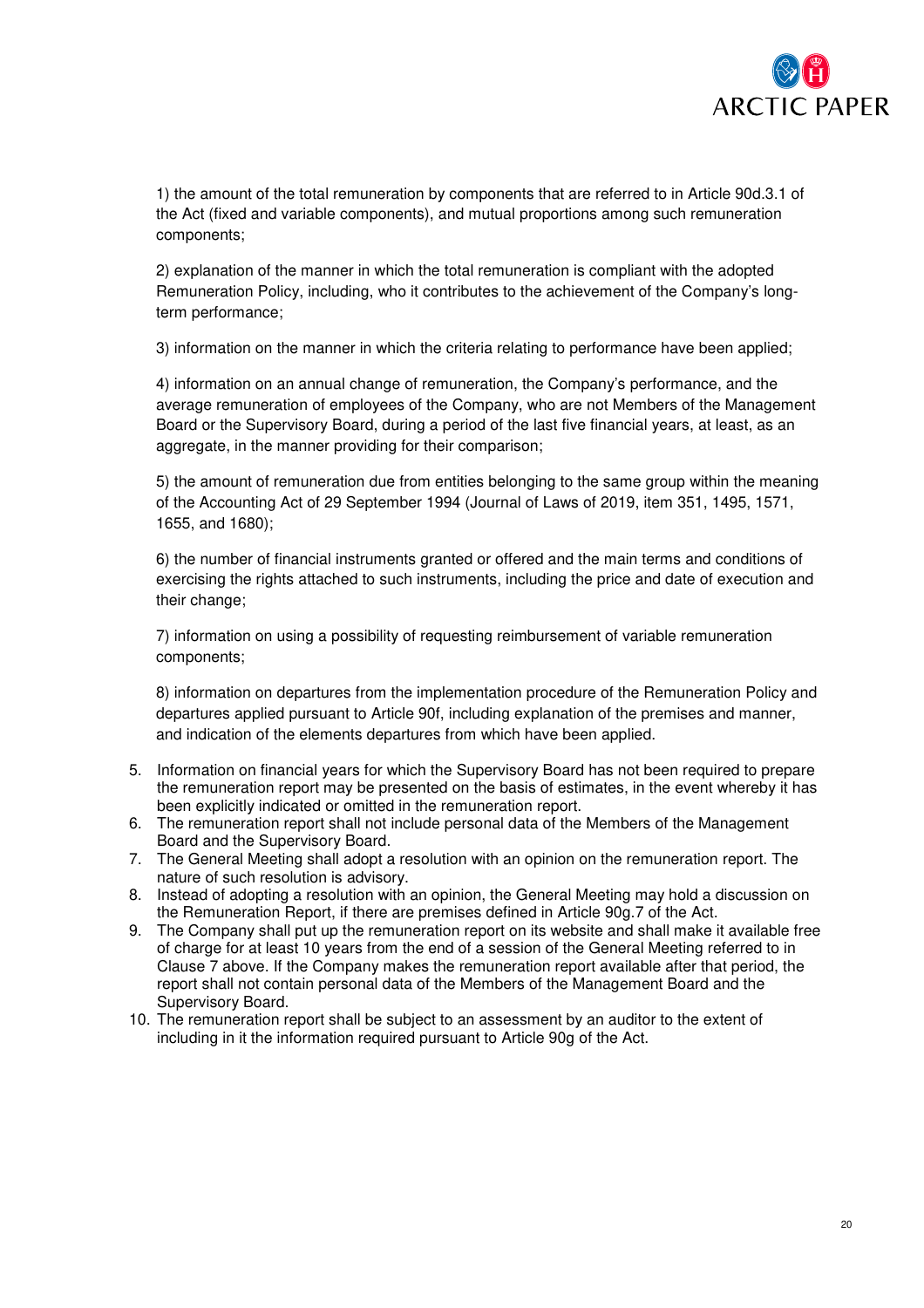

## **Article 8 Avoidance of Conflicts of Interest**

- 1. To avoid a conflict of interest related to the Remuneration Policy, there is a division of responsibilities in the Company to determine the remuneration amount as provided for in Article 378 and Article 392 of the Code of Commercial Companies, taking into consideration the provisions of the Remuneration Policy.
- 2. In the event of becoming aware or suspicious by a Member of the Management Board or a Member of the Supervisory Board of the occurrence of a conflict of interest in terms of the Remuneration Policy concerning their person or another Member of the Management Board or a Member of the Supervisory Board, they shall be obliged to inform the Chairman of the Supervisory Board accordingly (in the event of becoming aware or suspicious about the Members of the Management Board) or the President of the Management Board (in the event of becoming aware or suspicious of the Members of the Supervisory Board).
- 3. In the event of receiving the information referred to in Clause 2, the Supervisory Board shall order the Remuneration Committee of the Supervisory Board to undertake actions aimed at verifying the information, a review of the Remuneration Policy and its update, if any, to remove or prevent the occurrence of a conflict of interest.

# **Article 9**

## **Final Provisions**

- 1. The Remuneration Policy was developed on the basis of different criteria related to the nature of the duties performed by persons acting as Members of the Management Board and Supervisory Board of the Company.
- 2. Remuneration of individual employees shall be determined within a payment grid for a given position based on performance at work and competences and the remuneration budget at hand. When hiring in a given position the remuneration shall be determined on the basis of skills, knowledge, and experience with regard to the position requirements and envisaged work efficiency.
- 3. The Remuneration Policy shall become effective on the date of its adoption by the General Meeting.
- 4. The Remuneration Policy shall not apply to payment of remuneration due under termination of an agreement binding a Member of the Management Board and the Company and Variable Remuneration to which persons subjected to the Remuneration Policy have acquired claims prior to its effective date.

## **§ 2**

The resolution shall become effective in the date of adoption hereof.

The Shareholders Meeting adopted the aforementioned resolution in **open** ballot, and for its adoption there

were votes cast:

- effective votes: **41,638,661**, including:
- votes "for": **41,467,424**,
- votes "against": **171,237**
- votes "abstaining": **0**,